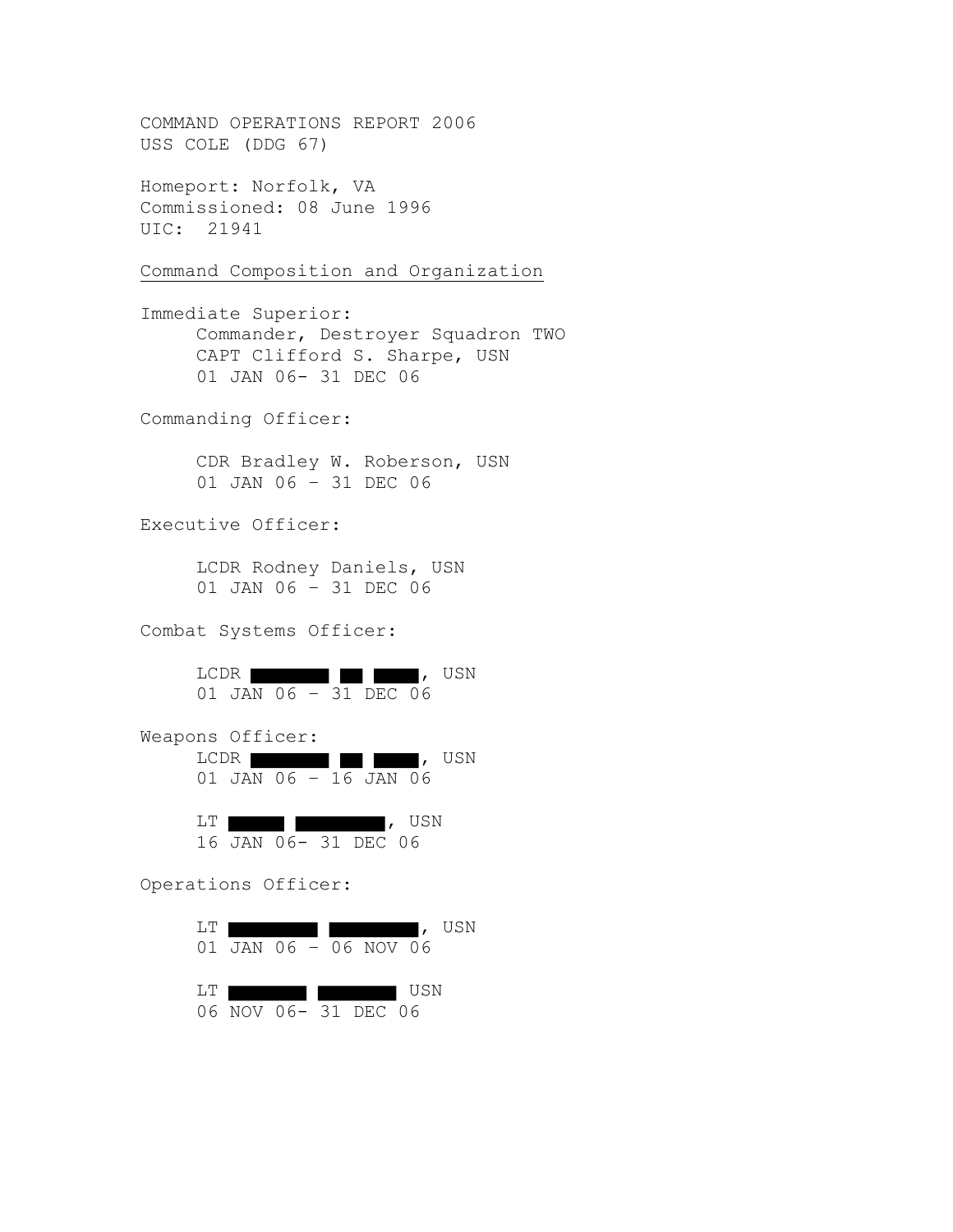Chief Engineer:

|        | $\sqrt{3}$ , USN<br>01 JAN 06 - 22 MAY 06 |  |  | LT. |  |
|--------|-------------------------------------------|--|--|-----|--|
| I, USN | 22 MAY 06- 31 DEC 06                      |  |  | T.T |  |

Supply Officer:

|                       |  |  | USN |
|-----------------------|--|--|-----|
| 01 JAN 06 - 31 DEC 06 |  |  |     |

Navigator:

| LTJG   |                       |                                      |  | USNR   |
|--------|-----------------------|--------------------------------------|--|--------|
|        | 01 JAN 06 - 20 JUN 06 |                                      |  |        |
|        |                       |                                      |  |        |
| LTJG I |                       | <u> and the second second second</u> |  | I, USN |
|        | 20 JUN 06- 31 DEC 06  |                                      |  |        |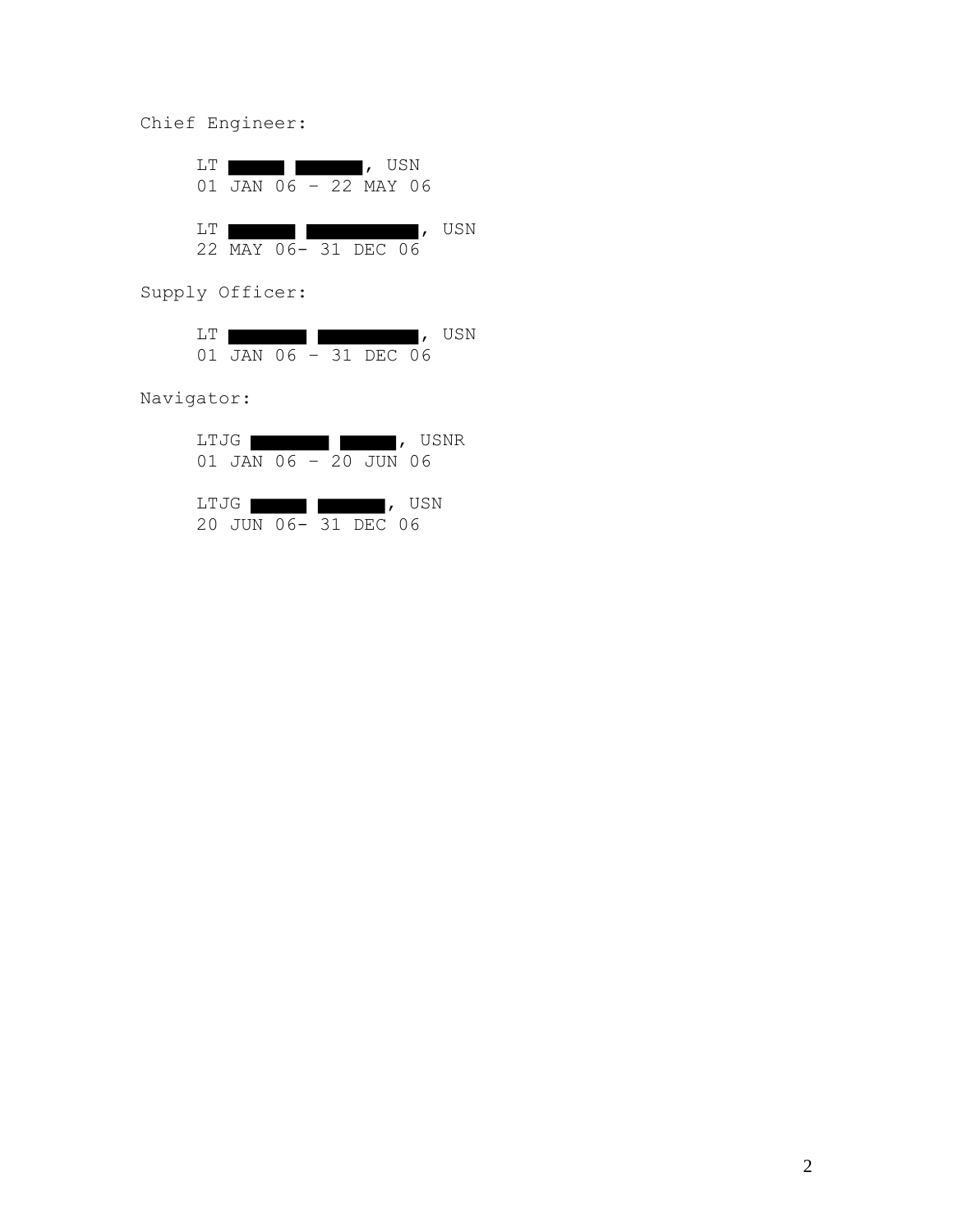## January 2006

| 29 December-8 January Holiday Stand Down |                                 |
|------------------------------------------|---------------------------------|
| $1-15$ January                           | Operation Noble Eagle- New York |
| $4-5$ January                            | IWO JIMA ESG CENTRIXS TRNG      |
| $9-13$ January                           | IWO JIMA GRUSAIL I              |
| 10-12 January                            | VISEX                           |
| 12 January                               | $SLAMEX 02-06$                  |
| $14 - 20$ January                        | IWO JIMA GRUSAIL II             |
| 19 January                               | $SLAMEX 03-06$                  |
| 23-27 January                            | Hull Cleaning                   |
| 26 January                               | ESGINT pre-sail                 |
| 26 January                               | $SLAMEX 04-06$                  |

January began with the end of the Holiday Stand Down as COLE was involved in Operation Noble Eagle- New York. Throughout the next four weeks, COLE participated in group sails and training evolutions with the IWO JIMA Expeditionary Strike Group in preparation of the upcoming deployment in June. COLE completed three successful SLAMEXs in the month of January.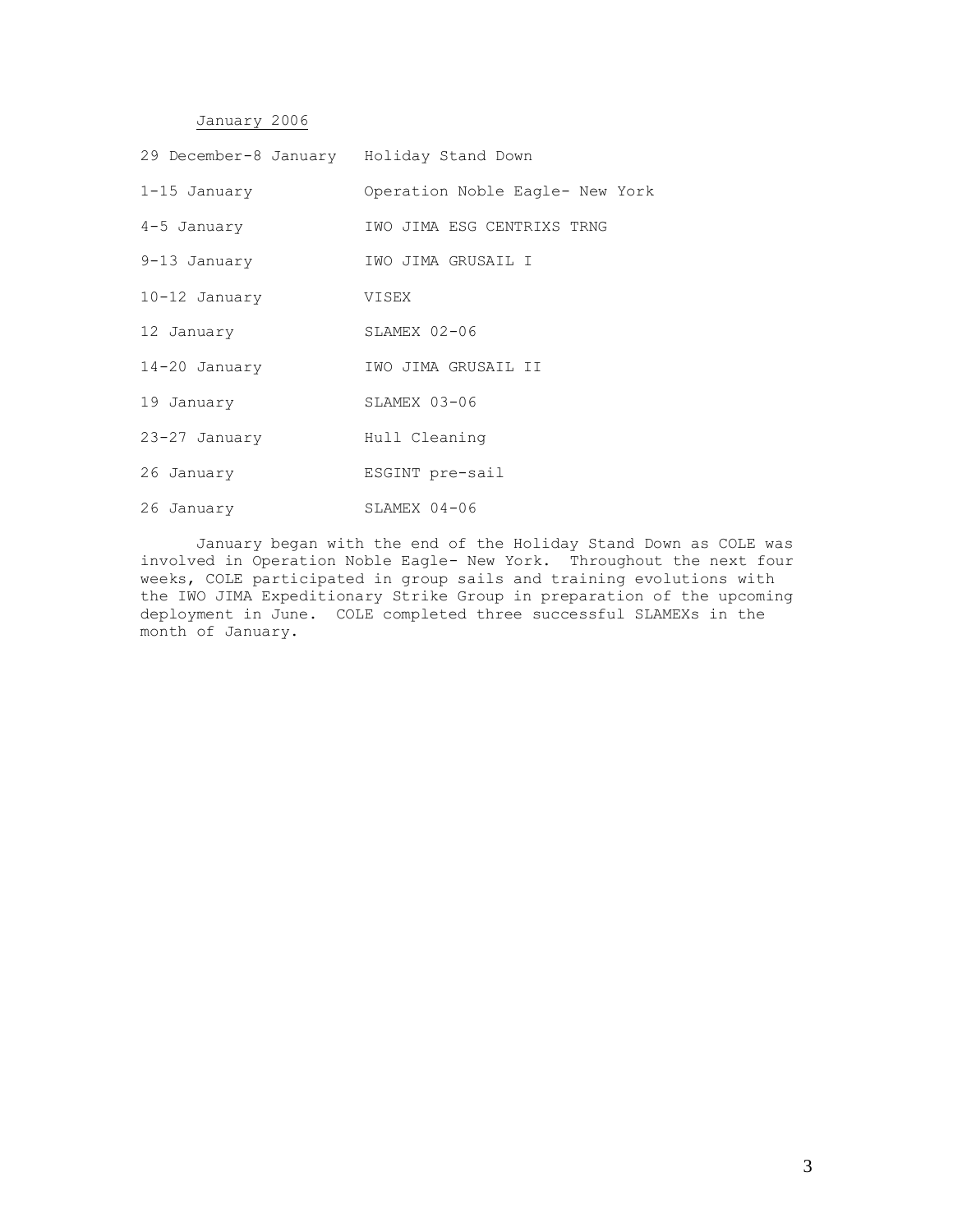| February 2006                             |                                                    |
|-------------------------------------------|----------------------------------------------------|
| 30 January- 3 February 24 MEU VBSS Course |                                                    |
|                                           | 30 January-13 February Noble Eagle & MHLD Primary  |
| 2 February                                | SLAMEX 05-06                                       |
| 3 February                                | ISG C4I Fast Cruise                                |
| 6-14 February                             | ESTNT(U/W)                                         |
| 9 February                                | $SLAMEX 06-06$                                     |
| 14-16 February                            | VISEX                                              |
| 16 February                               | SLAMEX 07-06                                       |
|                                           | 20 February- 17 March Continuous Maintenance Avail |
| 23 February                               | SLAMEX 08-06                                       |

COLE participated in Operation Noble Eagle in the beginning half of February. 20 FEB began the Continuous Maintenance Avail and continued until 17 MAR 06. COLE successfully completed four SLAMEXs in February.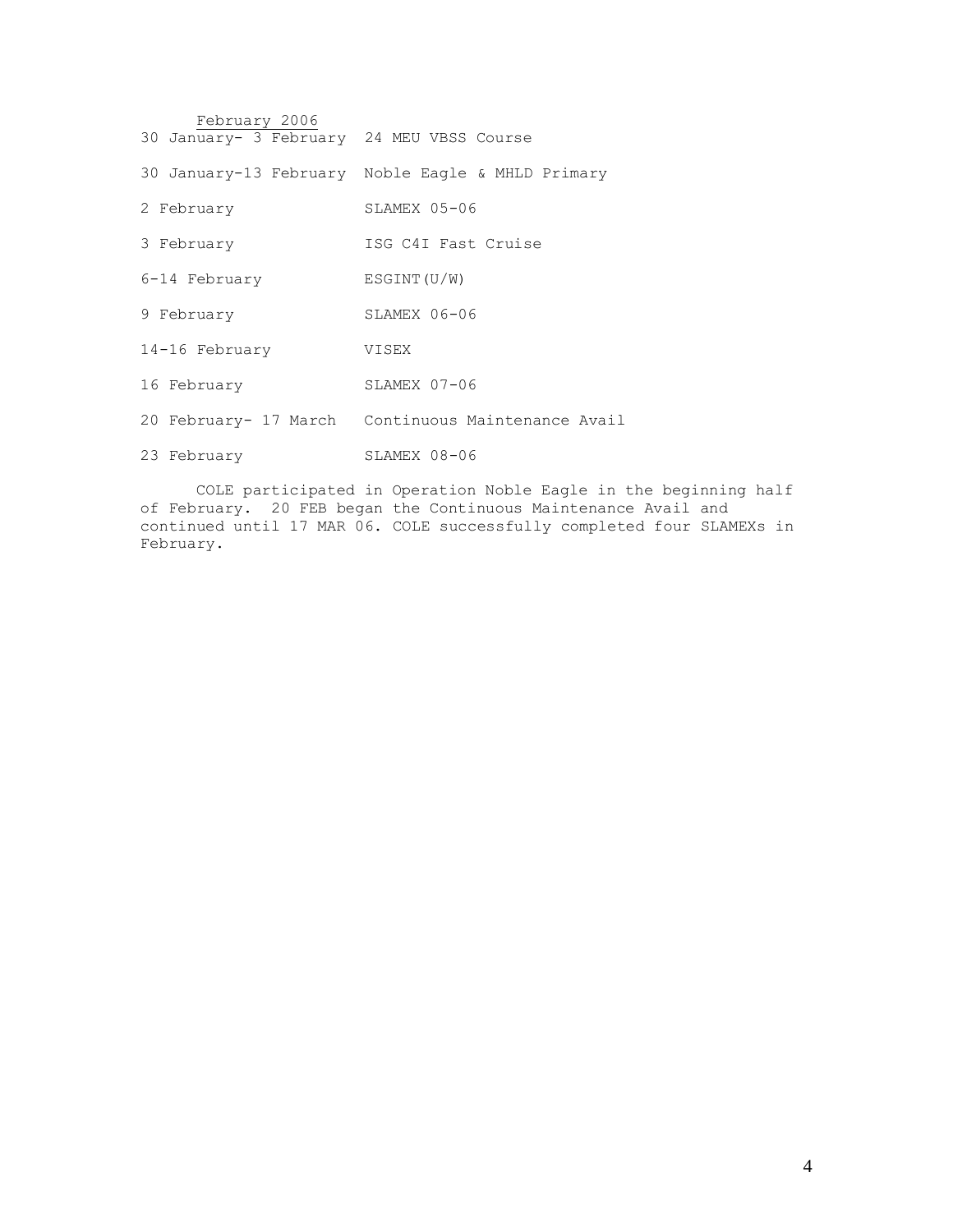March 2006

| 2 March         | SLAMEX 09-06                         |
|-----------------|--------------------------------------|
| $5-12$ March    | IWO ESG TRUEX                        |
| 9 March         | $SLAMEX$ 10-06                       |
| 13-14 March     | IWO ESG ATFPEX                       |
| $26 - 27$ March | Operation Noble Eagle- PRI, MHLD Alt |
| 27 March        | $SLAMEX$ 13-06                       |
| 28-31 March     | IWO JIMA ESGEX                       |

COLE began the month with an IWO JIMA ESG TRUEX which took place the week of 5 MAR, and successfully completed Anti Terrorism/ Force Protection Exercise on 12 MAR. COLE was also the primary ship for Operation Noble Eagle on 26-27 MAR. Three SLAMEXs were successfully completed this month.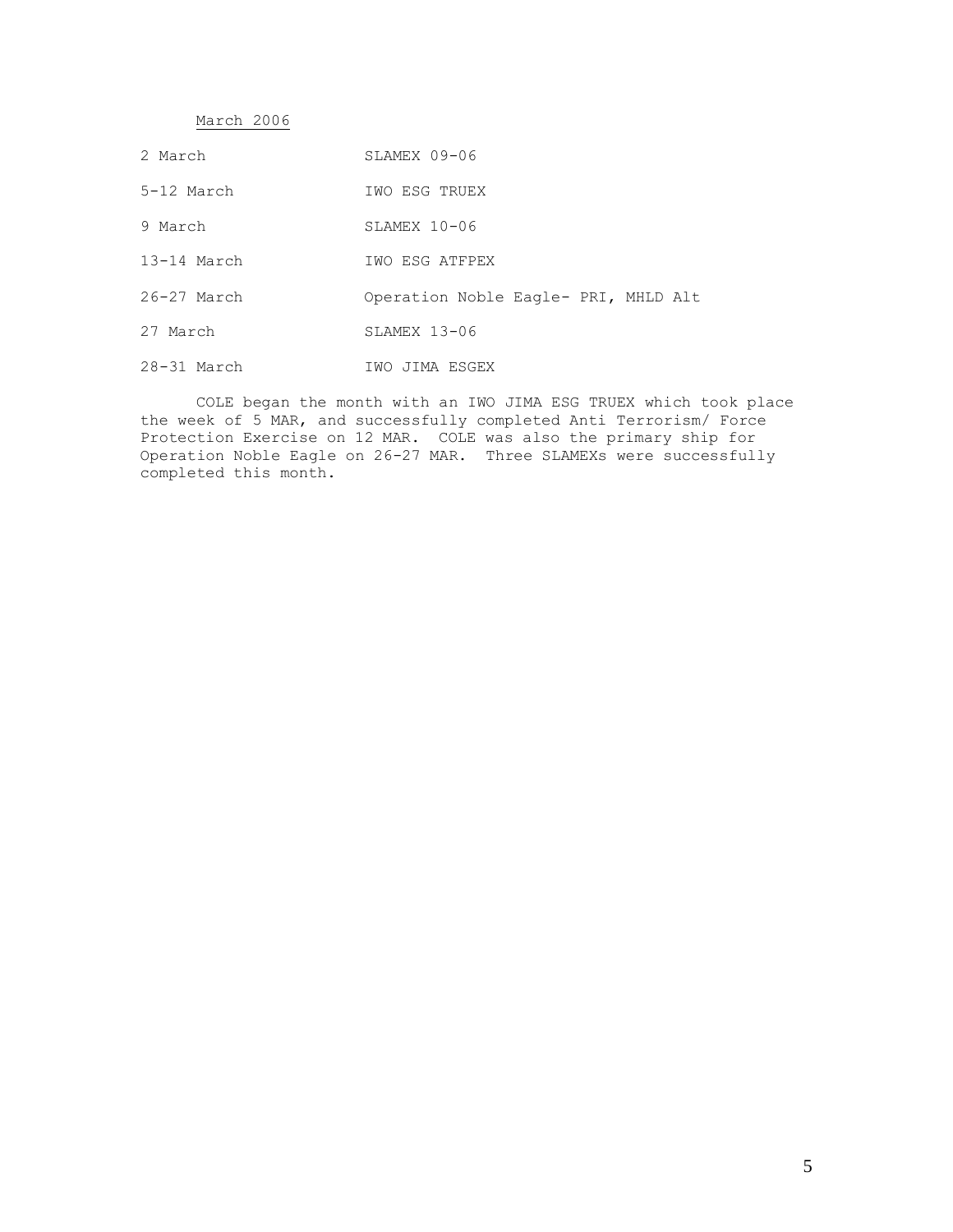April 2006

- 28 March- 14 April IWO JIMA ESGEX (U/W)
- 12-14 April ESG/MEU SACCEX
- 17-21 April Ammunition Onload (YORKTOWN)
- 19-20 April ISG CERTEX Presail
- 23-26 April SAR CERT
- 21-23 April SECNAV Tour

COLE was underway with the IWO JIMA ESG from 28 MAR to 14 APR. On 17 APR 06, COLE went to Yorktown to receive her onload for deployment in JUN.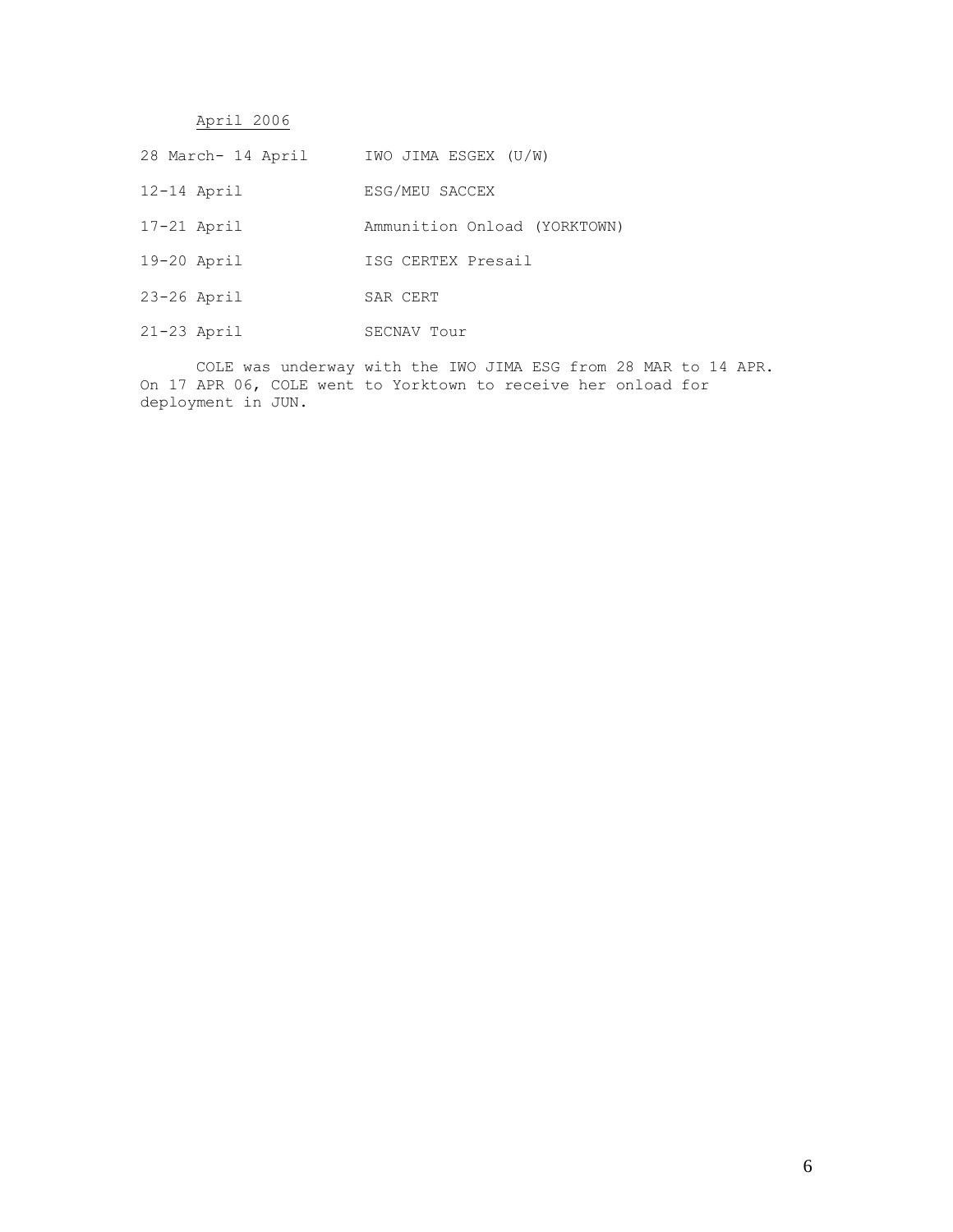## May 2006

4-5 May Ammunition Onload (pierside)

11 May-1 June POM Period

Final preparations took place during the month of May. COLE received a final onload of ammunition and began POM leave on 11 MAY 06.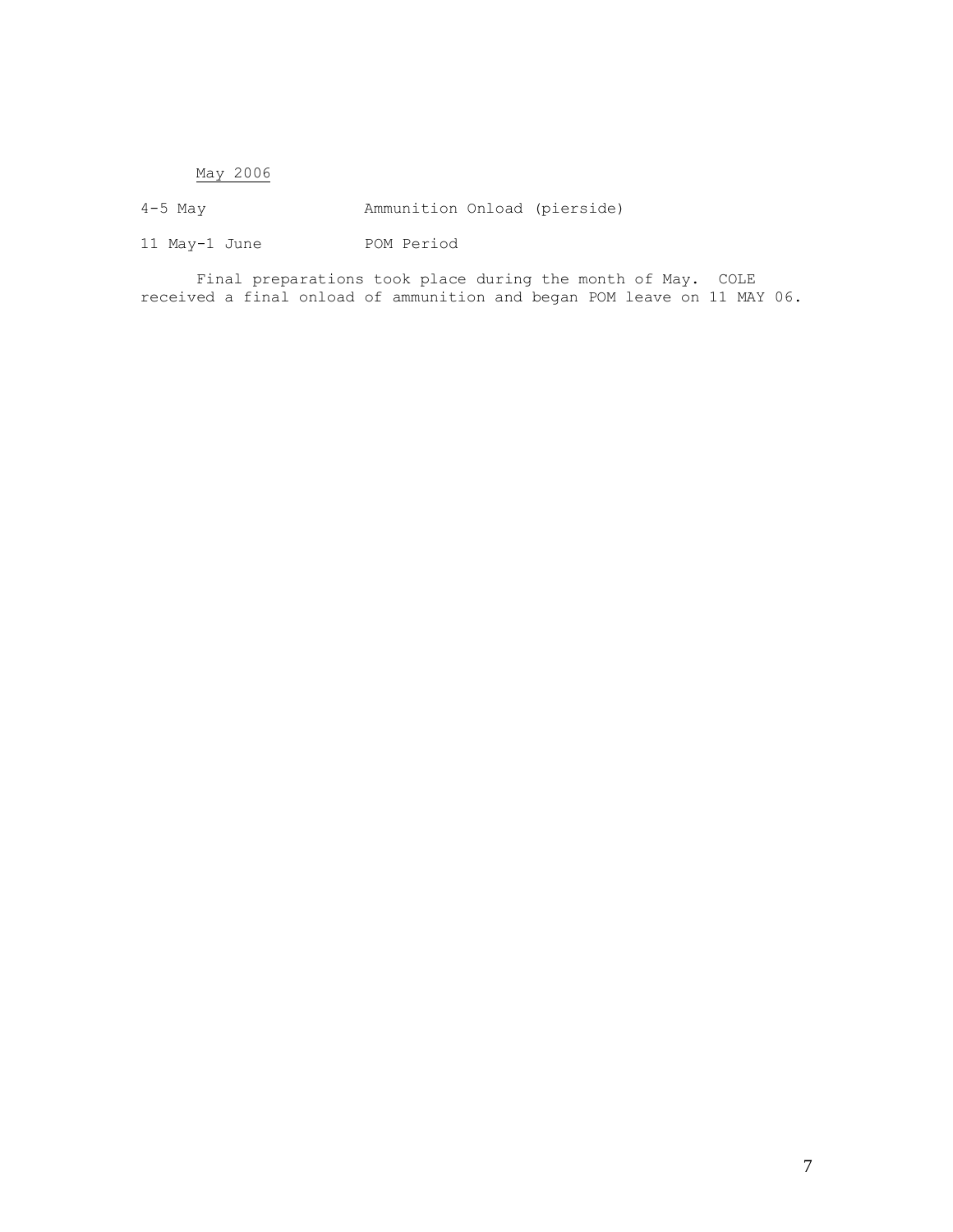| 02 June           | 12 MIDN embark for Summer Cruise                                                |
|-------------------|---------------------------------------------------------------------------------|
| 02 June           | ENS REALLY SWO WAS REALLY SWO                                                   |
| 02 June           | Promotion ceremony for LTJG 775, LTJG<br>, LTJG , LT , and LCDR                 |
| 06 June           | Frocking ceremony for $E-4's$ and $E-5's$                                       |
| 06 June           | IWO, NASHVILLE, and WHIDBEY ISLAND u/w for<br>Onslow Bay to embark 24 MEU (SOC) |
| 08 June           | U/W for deployment with IWOSTRKGRU                                              |
| 09 June           | RNDVS with IWOSTRKGRU for TRANSLANT                                             |
| 11 June           | RAS with USNS ARCTIC                                                            |
| 11 June           | and ENS qualify SWO<br>ENS 1                                                    |
| 12 June           | Inchop C6F                                                                      |
| 13 June           | 24 MEU Force Recon Plt brief for STROG/Suez                                     |
| 14 June           | RAS with IWO JIMA                                                               |
| 17 June – 22 June | PVST Gibraltar, UK                                                              |
| 21 June           | Sir Francis Richards, Governor of Gibraltar,<br>toured COLE                     |
| 25 June           | INPT Souda Bay, Crete for refueling                                             |
|                   | 26 June - 01 July PVST Pireaus/Athens, Greece                                   |
| 28 June           | Reception onboard for U.S. Ambassador to Greece                                 |

June 2006

 COLE embarked on deployment on 08 JUNE 2006 with IWOSTRKGRU, which included COLE, BULKELEY, IWO JIMA, NASHVILLE, WHIDBEY ISLAND, and ALBUQUERQUE. COLE departed with twelve Midshipmen on board and headed towards our first stop in Sixth Fleet, Gibraltar, UK. The Wardroom and Crew enjoyed the bars, shops and climbing the "Rock" of the small British town of Gibraltar. COLE proceeded to Souda Bay, Crete for a brief stop for fuel. In Piraeus, many ventured into Athens to take tours of the ruins of the ancient city. While in Piraeus, COLE hosted a reception for the U.S. Ambassador to Greece. Other dignitaries, those working in the embassy and Greek fleet officers came during the reception as well. The Midshipmen departed the ship in Piraeus. In the month of June, COLE successfully completed two replenishments at sea and two port visits.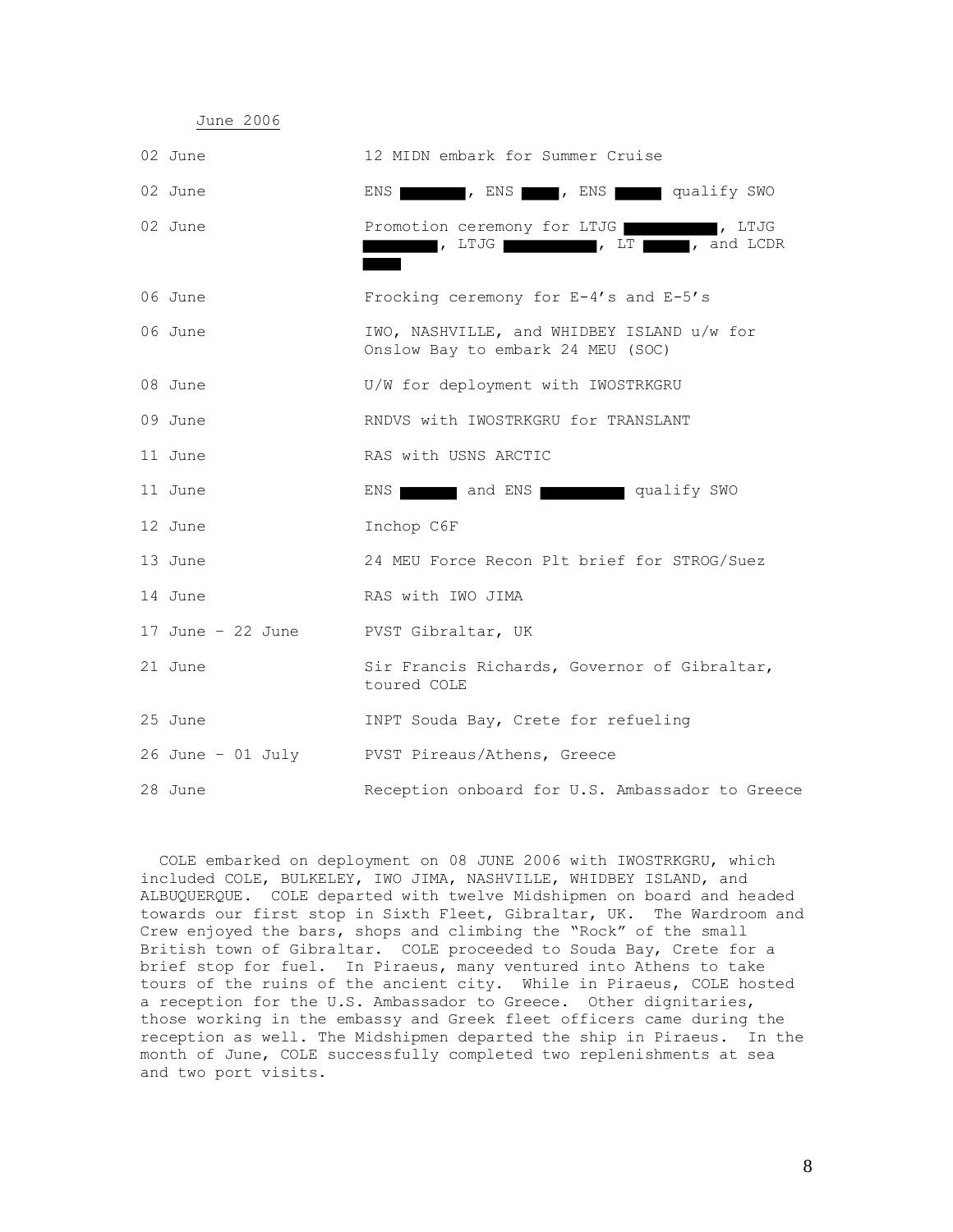| July 2006      |                                                                        |
|----------------|------------------------------------------------------------------------|
| 04 July        | Suez Canal Transit - Inchop C5F<br>Escort duties for ALO               |
| 07 July        | REXTORP firing exercise with PHILIPPINE SEA AND<br><b>BULKELEY</b>     |
| $08-27$ July   | Pulse Group Commander (PGC) for CTF 150,<br>Operation Determined Azadi |
| 08 July        | RAS with USNS BIG HORN                                                 |
| 09 July        | COLE passes Port of Aden, Yemen and executes<br>Honors                 |
| 12 July        | VERTREP with USNS SATURN                                               |
| $12 - 31$ July | Operation DETERMINED AZADI in Gulf of Aden                             |

On 4 JUL 06, COLE marked her historic return to the fifth fleet since the terrorist bombing in 2000. COLE escorted ALBEQUERQUE through the Canal and was on station as Pulse Group Commander for Operation Determined Azadi on 08 JUL 06. 09 JUL 06 marked another historic event, when COLE passed Aden, Yemen. The Officers and Crew rendered honors towards Aden, in remembrance of the seventeen Sailors who lost their lives 11 OCT 00. COLE successfully completed one replenishment at sea and one vertical replenishment.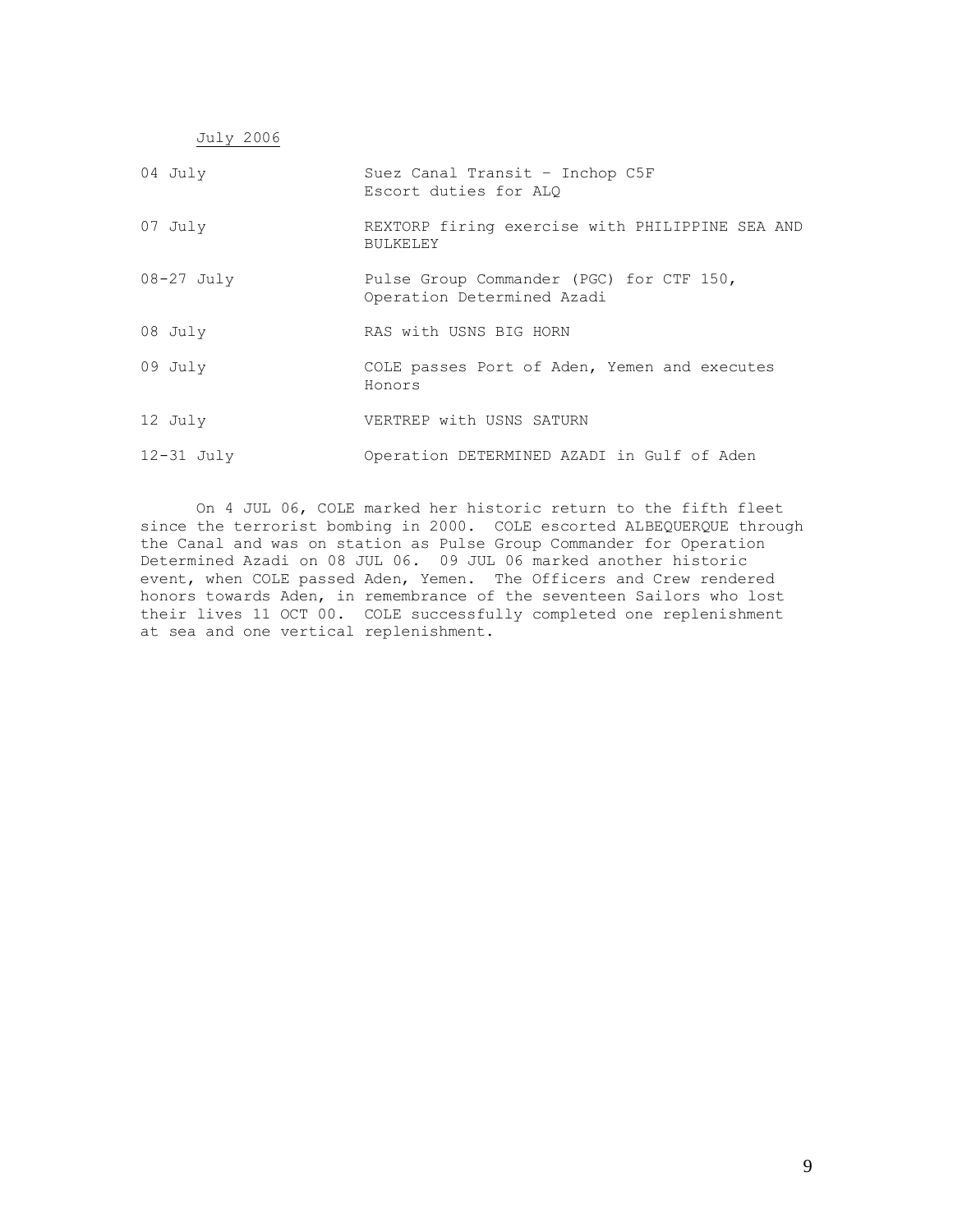August 2006

| 2 August     | Suez Canal Transit- Northbound<br>Outchop C5F/ Inchop C6F    |
|--------------|--------------------------------------------------------------|
| 3 August     | RAS w/ USNS KANAWHA                                          |
| 3-22 August  | ONSTA w/ IWOSTRKGRU for NEO OPS                              |
| 5 August     | Flight ops                                                   |
| 7 August     | PAX transfer-flight ops                                      |
| 8 August     | PAX transfer-flight ops                                      |
| 10 August    | RAS w/ USNS KANAWHA                                          |
| 12 August    | Escort duties for NSH, flight ops                            |
| 14-18 August | PVST Limassol, Cyprus                                        |
| 20 August    | RHIB ops for part transfer                                   |
| 22 August    | Turnover YZ duties to BAR                                    |
| 23 August    | Suez Canal Transit- Southbound<br>Outchop C6F/ Inchop C5F    |
| 24 August    | GOA 1, Flight ops (PAX transfer/holy helo)                   |
| 28 August    | PAX transfer, flight ops                                     |
| 29 August    | GOA 1/ GOA 2                                                 |
| 30 August    | Flight Ops, U.S. Ambassador to Yemen visit<br>Full Power Run |
| 31 August    | PAX transfer w/ USNS YUKON<br>RAS w/ USNS YUKON              |

On 2 AUG 06, COLE received the order to head north to take place in Non-Combatant Evacuation Operations (NEO) off the coast of Lebanon. COLE was on station for NEO from 3-22 AUG. During this period, COLE escorted USS NASHVILLE and USS WHIDBEY ISLAND into the coast of Lebanon. On the 14 AUG 06, COLE enjoyed a port visit in Limassol, Cyprus. COLE once again returned to Fifth Fleet on 23 AUG 06. COLE successfully completed three replenishments in the month of August.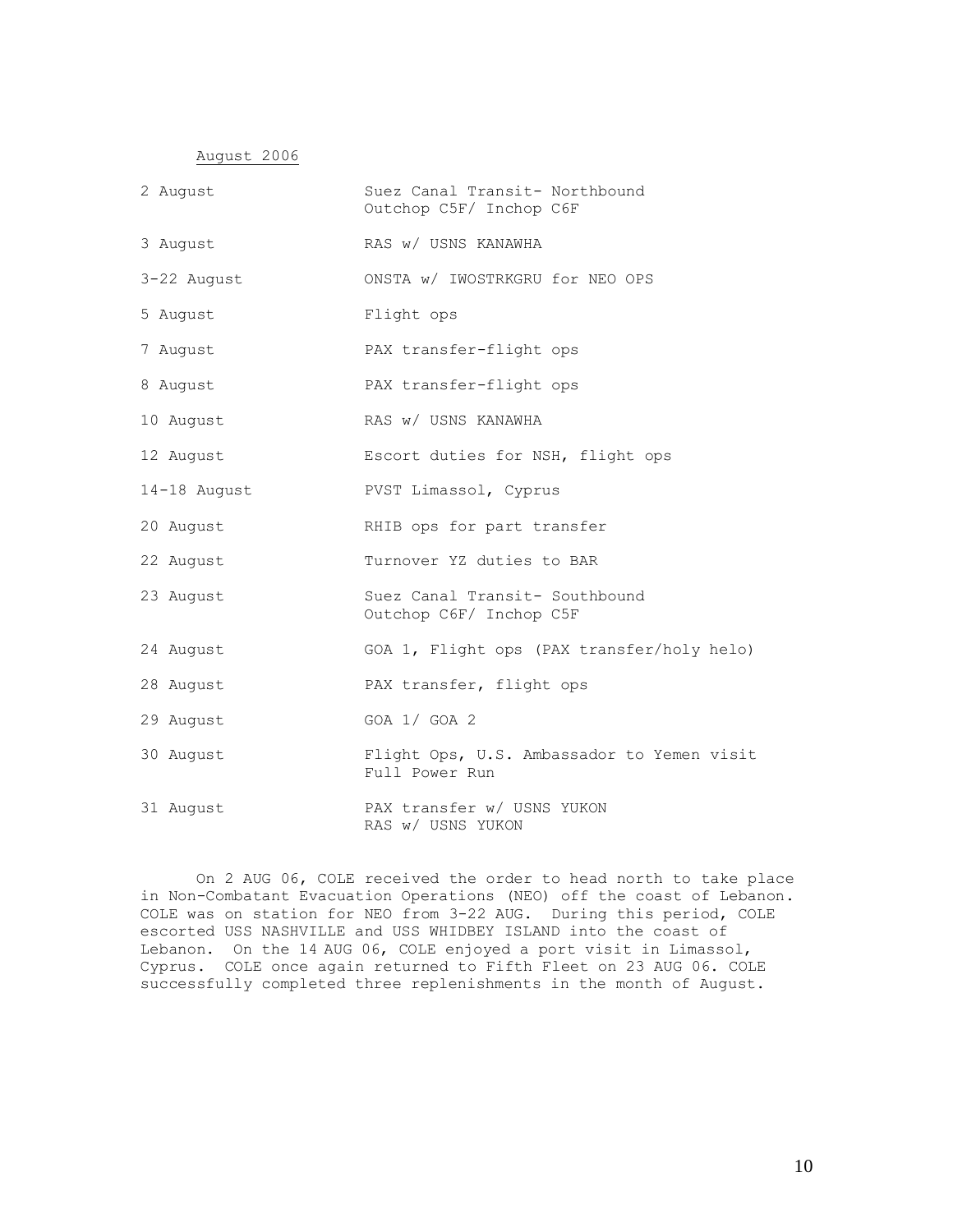September 2006

| 1 September                          | CO dinner with CTF 150 onboard IWO JIMA                                 |
|--------------------------------------|-------------------------------------------------------------------------|
| 3 September                          | PUC transfer from NSH via RHIB                                          |
| 5 September                          | GOA 2/HOA1<br>PUC transfer to SAI via flight ops<br>RAS w/ FGS SPESSART |
| 7-23 September                       | Pulse Unit for CTF 150 Operation Waltzing<br>Octopus                    |
| 15 September<br>17 September         | CIWS PACFIRE<br>RAS w/ LEROY GRUMMAN                                    |
| 20 September                         | TACTAS/NIXIE ops                                                        |
| 21 September                         | RAS w/ BRAMBLELEAF                                                      |
| 22 September                         | RADM Heinrich Lange, GRN, CTF 150 visit                                 |
| 25 September                         | SOH transit, inchop CTF 152                                             |
| 27 September- 2 October PVST Bahrain |                                                                         |

28 September Official Calls on CUSNC staff

September began in the Gulf of Aden. COLE participated in Operation Waltzing Octopus and successfully completed three replenishments at sea for the month of September. On 22 SEP 06, COLE hosted a visit from RADM Heinrich Lange, German Navy on her way to the first port visit in Fifth Fleet, Bahrain. On 27 SEP 06, the Officers and Crew visited Bahrain during Ramadan after a 45 day underway period.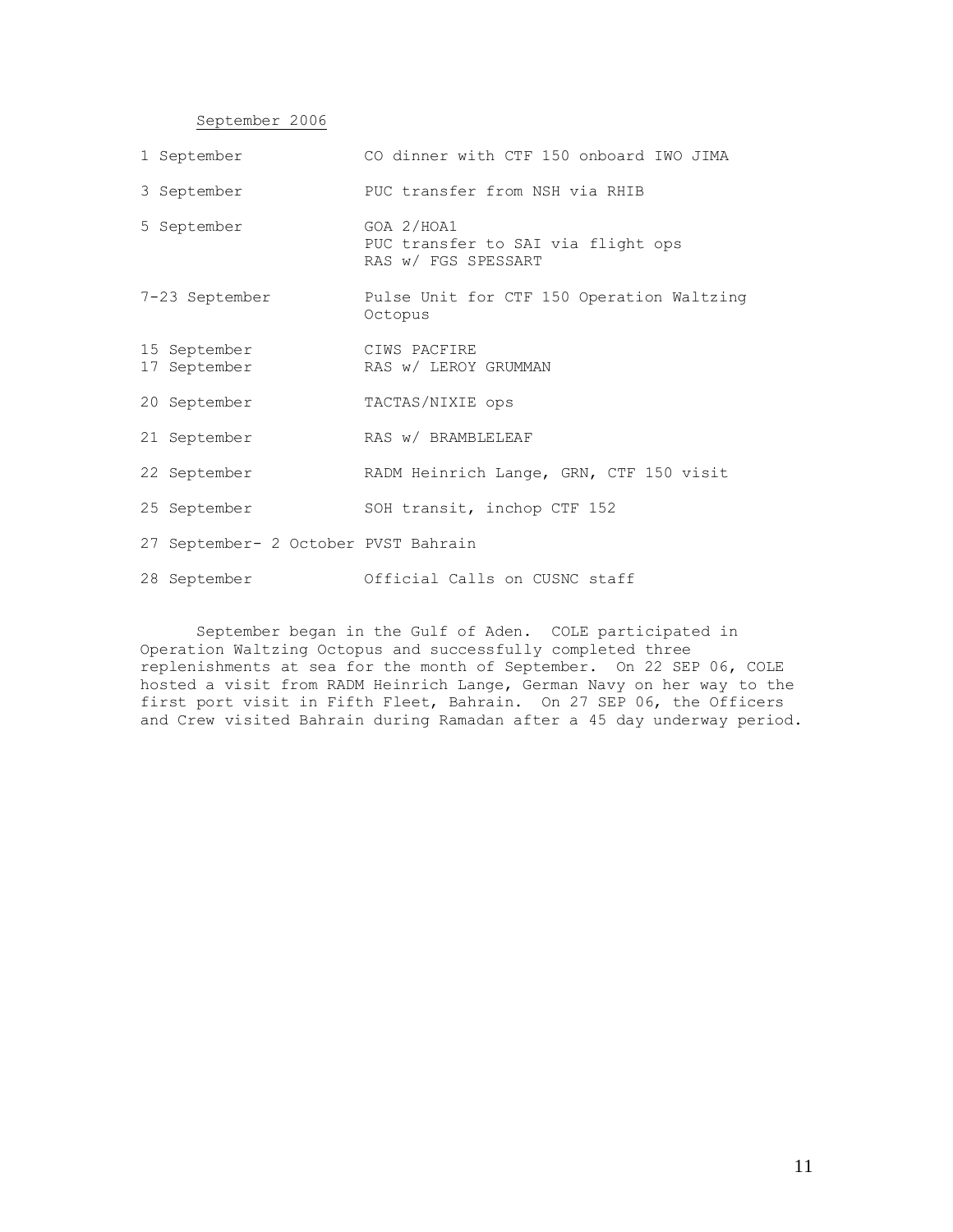October 2006

| 8-22 October | Pulse Group Commander for CTF 150 |
|--------------|-----------------------------------|
|              | Operation Sweeping Octopus        |

- 9 October RAS with RAF SPESSART
- 12 October 6 year anniversary of terrorist attack
- 14 October Boarded CAT I COI # 145
- 15 October RAS with USNS LEROY GRUMMAN
- 18 October CO/TRAINO/OPS visit to Schlessig-Holstein
- 19 October RAS with USNS TIPPICANOE
- 23 October Strait of Hormuz transit
- 24-29 October PVST Jebel Ali
- 29 October RAS WITH USNS TIPPICANOE
- 30 October- 2 November SADC/ Greencrown/ SCC for CTF 152 Pulse Operation Cooperative Khallijii
- 30 October- 4 November ULTRA-C Dress Rehearsal

On 12 OCT 06, the Officers and Crew remembered the seventeen sailors lost in the attack in 2000 though a ceremony that took place at 1118, the time of the attack. The bell was rung seventeen times; there was a moment of silence followed by a prayer. CDR Roberson, LTJG and LT enjoyed a lunch visit to the German ship, Schlessig-Holstein, hosted by RADM Admiral Lang, Task Force 150. During COLE's port visit to Jebel Ali, the wardroom held a hail and farewell for LT , LTJG , LTJG , LTJG and LTJG at the Seaman Center in Dubai. While in Dubai many members of the crew enjoyed Camel rides, Sunset Dinner Cruises on a Dhow and the ski slope Ski Dubai, in the Mall of the Emerites. COLE successfully completed four replenishments in the month of October.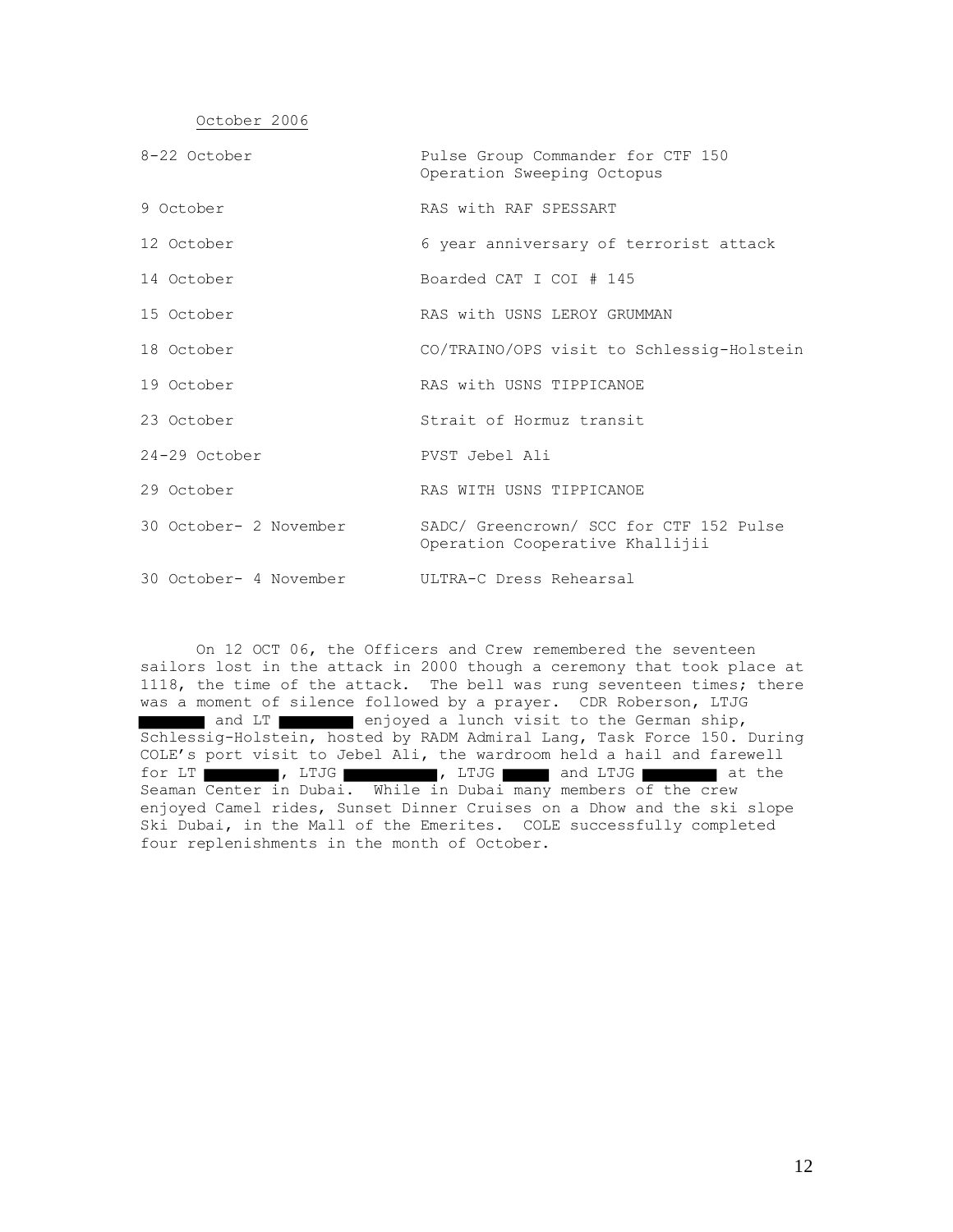| November 2006 |
|---------------|
|---------------|

| 2 November     | Southbound Strait of Hormuz transit<br>RAS w/ USNS TIPPECANOE<br>PAX medical transfer with Pakistani<br>ship/SAIPAN |
|----------------|---------------------------------------------------------------------------------------------------------------------|
| 5 November     | RAS with USNS LARAMIE<br>Begin transit towards Suez with PSE/BUL                                                    |
| 7 November     | Rejoin IWO ESG                                                                                                      |
| 8 November     | Suez Canal Transit- Northbound<br>Outchop C5F/Inchop C6F                                                            |
| 9 November     | Visit from IWOSTRKGRU, CAPT Kyker                                                                                   |
| 11 November    | Strait of Messina Transit<br>Awards Ceremony                                                                        |
| 13-19 November | PVST Civitavecchia, Italy                                                                                           |
| 14 November    | assumes duties as EMO<br>LT                                                                                         |
| 19 November    | DLQs with Sixth Fleet                                                                                               |
| 21 November    | Strait of Gibraltar transit                                                                                         |
| 22 November    | RAS w/ John Lenthall VERTREP w/ Wolfpack<br>(BULKELEY)                                                              |
| 24 November    | CIWS PACFIRE / m60 shoot /Boat OPS with<br><b>BULKELEY</b>                                                          |
| 28 November    | Outchop C6F/ Inchop C2F                                                                                             |
| 29 November    | Holiday Safety Stand Down                                                                                           |

On the first of the month, COLE began her transit home after a successful deployment. However, November was still filled with many evolutions such as PAX/crypto/parts transfers and three replenishments at sea. COLE rejoined the IWO JIMA Expeditionary Strike Group for the final Suez Canal transit on 08 NOV 06. COLE hosted Commodore Kyker on the 9 NOV 06 and during transit towards Civitavecchia, Italy. The Wardroom welcomed LT **and TEMP as the new EMO** while on the transit towards the final port visit of Lisbon, Portugal. Treacherous weather, however, caused the COLE and BULKELEY to CANEX a Portugal port visit. Finally on the 28 NOV 06, COLE outchopped of Sixth Fleet.